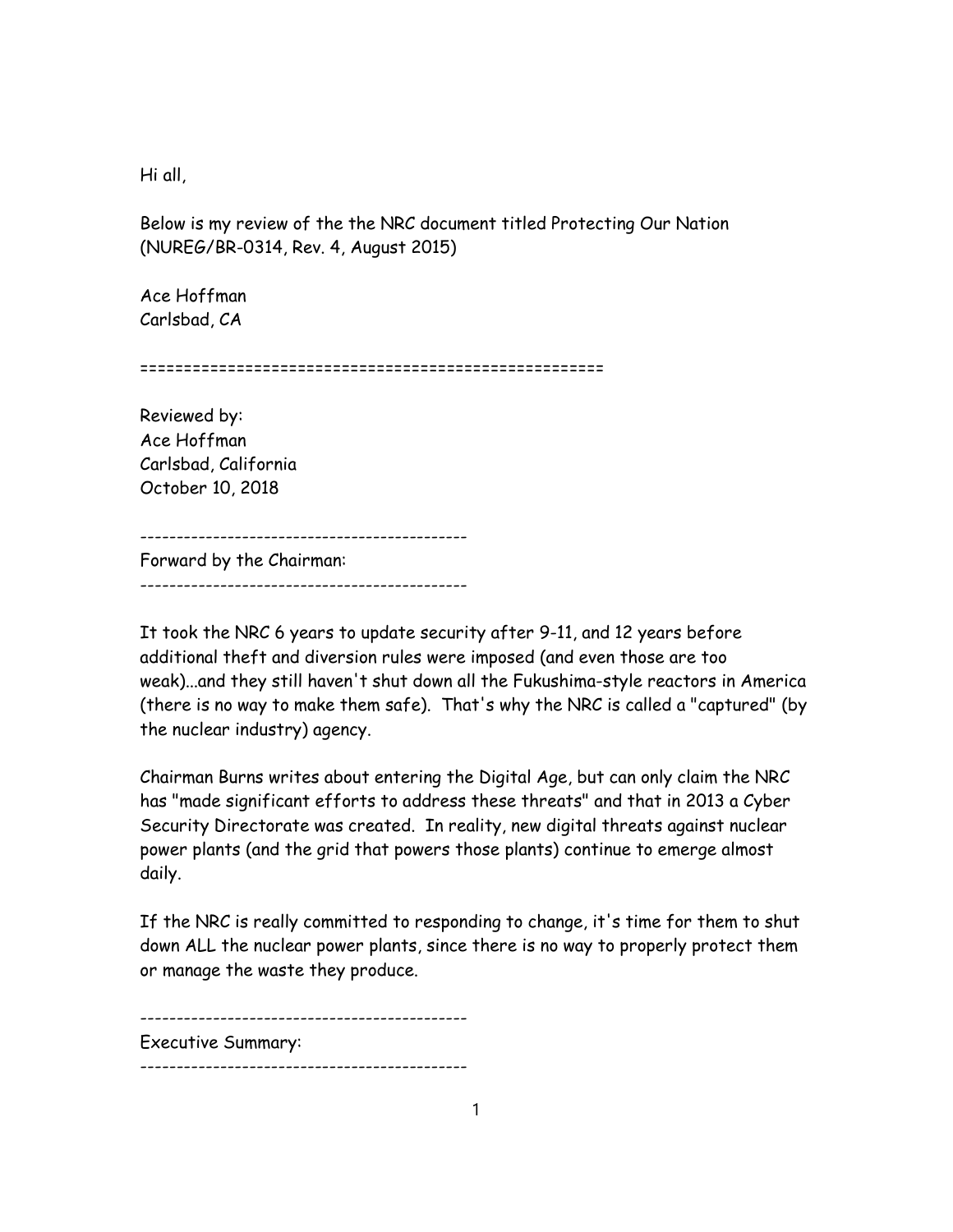The Executive Summary starts by claiming the NRC has been effectively managing nuclear security, emergency preparedness and incident response. TMI proved that was not true. 9-11 and Fukushima confirmed it's still not true. The Summary claims nuclear power plants are "safe, robust structures designed and built to withstand hurricanes, tornadoes, floods, and earthquakes" but that ignores that fact that each of these can be "beyond design basis" events, at which point "mitigation" becomes the only option. As for security, a worker at San Onofre was recently sent home for being drunk on the job. How did THAT happen?

On page 5 the Summary claims a "high level of realism in force-on-force inspections" but the reality is the plants are simply NOT secured against more than a few lightly-armed attackers, are not protected against airplane strikes, drone strikes, or a high-level insider or multiple insiders helping the attackers.

The Summary further claims that the NRC ensures "safe and secure transport of spent fuel" but since the required road and rail infrastructure needs trillions of dollars in improvements to carry the loads, that's just wishful thinking (or propaganda) on the part of the NRC. It is impossible to have safe transport on today's transportation infrastructure. The "Design Basis Threat" is far too weak to be considered realistic (it's exact level is classified, but a detailed research effort by the Union of Concerned Scientists revealed the maximum threat was approximately 3 to 5 assailants).

The NRC's claim that the 31 non-power reactors (NPRs) they license are less risky is dubious at best. Many of these are on campuses where security is lax, doors have been left open, walls are easily penetrated, and airplane strikes...well, those are a threat everywhere but especially at the NPRs. Many of them still use highlyenriched uranium, a terrorists' dream material.

--------------------------------------------- Design Basis Threat for Radiological Sabotage:

---------------------------------------------

It is a simple fact that if the NRC simply "works with national experts and analyzes classified and other sensitive information to establish this DBT" based on "the capabilities and activities of adversary groups" they are playing the game wrong. Any group planning an attack on a nuclear facility will adjust its attack envelope accordingly to overcome the expected level of resistance. They will NOT play be the rules established by the NRC. If they need drones, they'll use drones. If they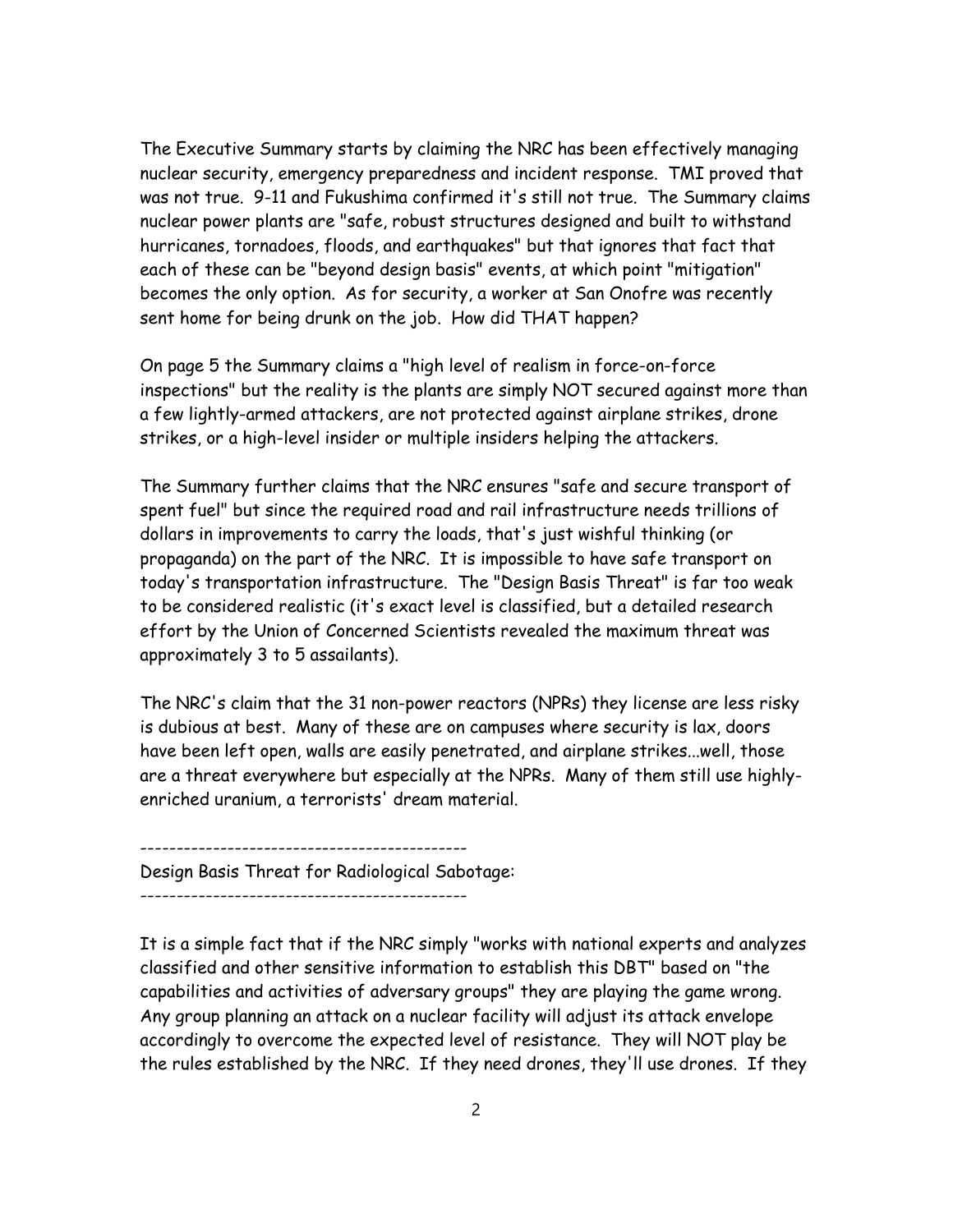need mortars, they'll use mortars, etc.. The NRC does not required nuclear facilities to be protected against significant threats, only INsignificant ones.

It is noteworthy that in the NRC's own drawing of the "Components of Security" only three security officers are shown. One guard tower is shown, and while it is true that, for example, at San Onofre there are at least half a dozen "iron coffins" (guard towers), it is well-known that at any one time, most of these towers were unoccupied even when the plant was operating, and undoubtedly even fewer are occupied now that the plant is closed.

--------------------------------------------- Force-on-Force Security Inspections: ---------------------------------------------

In the photo, the simulated attackers are standing in short grass, easily visible, and much farther away from the plant than people can legally be at San Onofre, where it is perfectly legal to go right up to the sea wall, about 100 feet from the spent fuel storage facility.

--------------------------------------------- Fuel Cycle Facilities: ---------------------------------------------

It took the NRC until 2012 to create a cyber security paper (a "roadmap") for fuel cycle facilities. By this time thousands of malware programs had been released over several decades.

--------------------------------------------- Spent Fuel Facilities: ---------------------------------------------

First sentence, the NRC uses the word "effectively" as in: "[Spent fuel] can no longer effectively sustain a chain reaction." The word they should use is: "profitably." They also did not rewrite the amount replaced periodically, which is now often 1/2 of the high-burnup fuel, instead of 1/3 of the lower burnup fuel (the period is correspondingly longer, about two years instead of about 18 months). This indicates the document was not sufficiently updated to current standards. The next sentence implies that the radioactivity ceases after a period of time in the spent fuel pools, which is incorrect. It only decreases, but takes many millennia before it ceases (billions of years for the uranium-235 and U-238).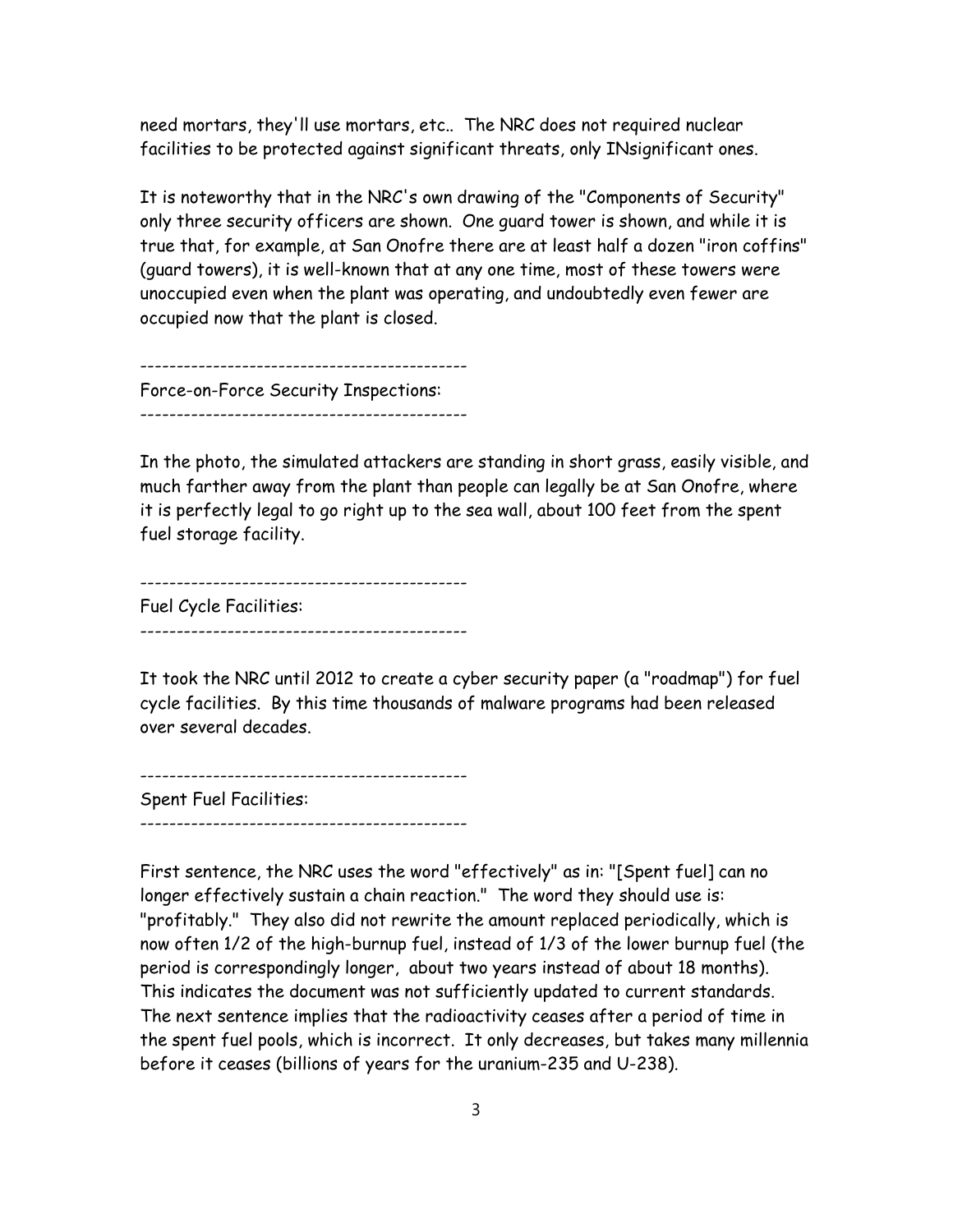"Many [spent fuel pools] are located below ground level" is a reversed way of saying that the incredibly dangerous and stupidly-designed Boiling Water Reactor GE-built Fukushima-style spent fuel pools are located ABOVE the reactors! That crazy situation is reason enough to shut down ALL such reactors.

The document next claims that the pools are protected from large aircraft strikes. That's absolutely untrue. Small aircaft, perhaps. Not large ones, and certainly not from a suicidal pilot who has flipped the plane on its back and entered a steep dive directly into the pool, having practiced the maneuver thousands of times on a flight simulator beforehand. The 9-11 pilots hit their marks very precisely.

The NRC's definition of "robust" in reference to dry casks is entirely subjective. No proper test has ever been done on a fully-loaded dry cask (even one with "dummy" fuel in it) and anyway, the standards for drop tests, impact tests, fire tests etc. are all far too weak to simulate real-world conditions. They claim that the casks are protected against "aircraft impacts" but did NOT use the word "large" prior to "aircraft" this time. The impact test -- a single test on a single cask design -- was done with a light fighter jet empty of fuel, and probably with its engine removed (the jet was on a rail, not in actual flight).

The NRC claims that they: " always required ISFSIs to have an onsite physical security system." This claim does NOT necessarily mean that humans capable of armed responses sufficient to prevent sabotage are always on site -- it could (and probably does) refer to allowing remote monitoring of the ISFSI.

Always behind the eight ball, new security procedures had to be implemented after 9-11, and were being updated again as of the time the document was produced (2015).

--------------------------------------------- Transportation: ---------------------------------------------

If the NRC numbers are accurate, fewer than 2,000 shipments of spent nuclear fuel have been made, all since 1979. It can also be assumed that many of these shipments were of relatively small quantities, for example, melted fuel from Three Mile Island, and MOX experimental fuel assemblies from various reactors. Furthermore, the infrastructure has deteriorated significantly since 1979, and terrorist capabilities and weapons have significantly increased, therefore earlier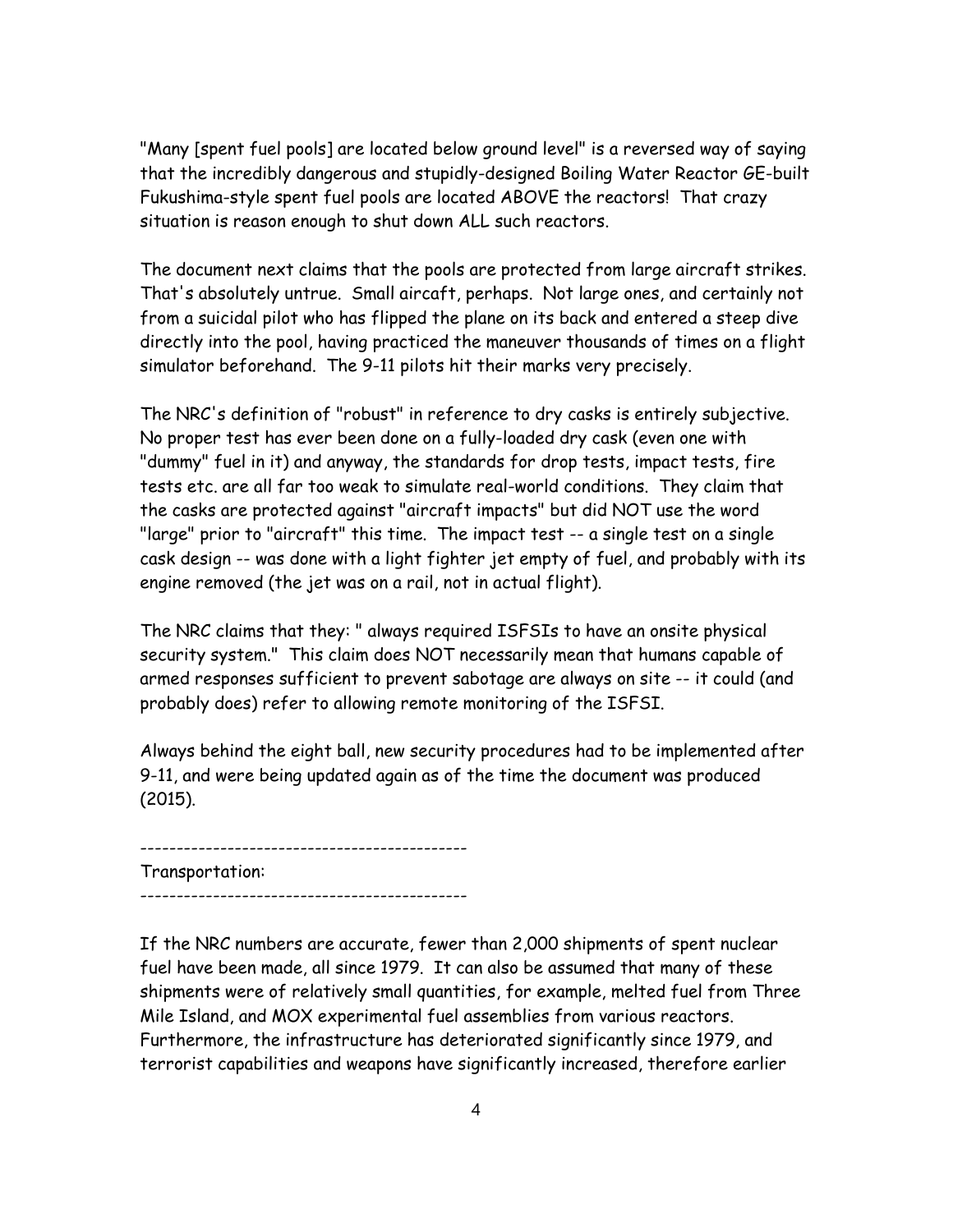successful shipments are of no value in evaluating whether the NRC and the nuclear industry is capable of transporting more than 10,000 fully-loaded dry casks not once but at least twice, first to a "temporary" storage location, and then, presumably, to a permanent site (not likely to be Yucca Mountain, and no other site is being considered).

Due to "heightened" security measures after 9-11, local communities will probably NOT be informed that a shipment of nuclear waste is going to pass through their area.

--------------------------------------------- Design Basis Threat for Theft or Diversion: ---------------------------------------------

The quantities of radioactive materials that require Category I protection are very large. A dirty bomb could be made from MUCH smaller quantities (see footnote 3 of the report).

The NRC claims to have incorporated:

3) The potential for attack on facilities by multiple coordinated teams of a large number of individuals

But the words "potential for..." implies that protection against such attacks has NOT been implemented, since the NRC clearly could decide the "potential for" such attacks is low and can be discounted. Similarly, the NRC can (and presumably does) discount suicide attacks, employee threats, large fires (caused, for example, by airplane strikes), etc. etc.. Nothing in the NRC's DBT rulings clearly requires proper protection against any significant, possible threat. Only against what the NRC deems are "potential" threats.

As proven on 9-11, terrorists are perfectly capable of exceeding expected threat levels. Indeed, that's their "job."

--------------------------------------------- Security Core Inspections: ---------------------------------------------

With reference to the photo on page 23, I suspect all those fake weapons are at a central facility, and are never all used in one simulation.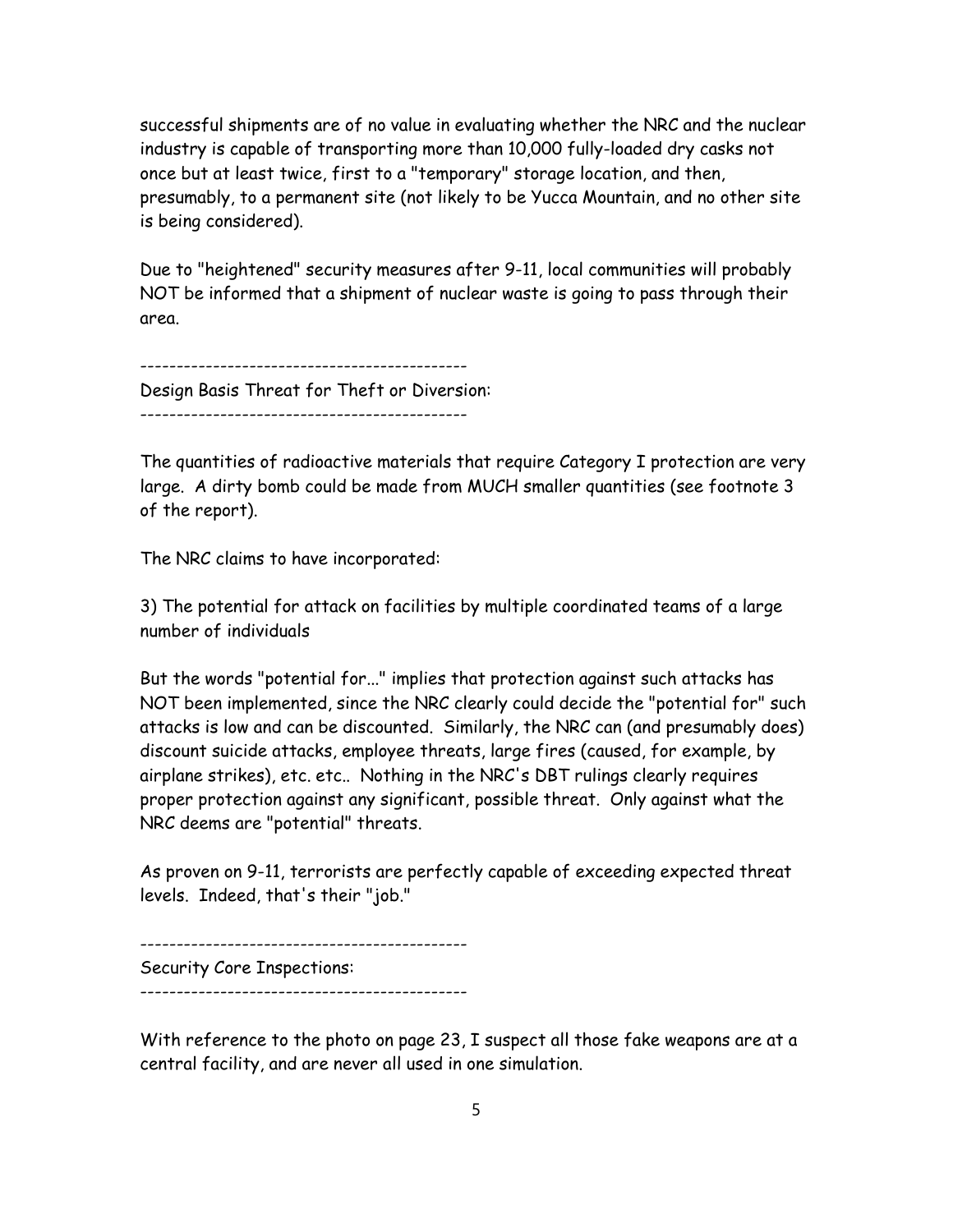--------------------------------------------- Cyber Security: ---------------------------------------------

Yeah, right. I bet numerous NRC-licensed facilities are already poisoned with the Stuxnet virus, although fortunately it is not designed to attack those facilities.

--------------------------------------------- Nuclear Preparedness and Response:

---------------------------------------------

Note that Emergency Preparedness exercises are NOT conducted at closed nuclear sites, despite the presence of millions of pounds of extremely toxic spent nuclear fuel.

Also note that the "generic distance out" is at most 10 miles, while serious impacts and statistically-significant health effects can occur hundreds of miles from the facility.

HAB (hostile action based) exercises are only conducted on an 8-year cycle. In the past 8 years, terrorists have learned to use drones, for instance. Such a long cycle is hazardous to the nation's health.

---------------------------------------------

Incident Response:

---------------------------------------------

NRC admits here that there is such a thing as a "beyond Design Basis Threat."

--------------------------------------------- International Safety and Security: ---------------------------------------------

The NRC has accepted the IAEA's recommendations for international shipments. These, however, represent a "lowest common denominator" approach, rather than the NRC setting a higher standard because they can.

---------------------------------------------

Conclusion: